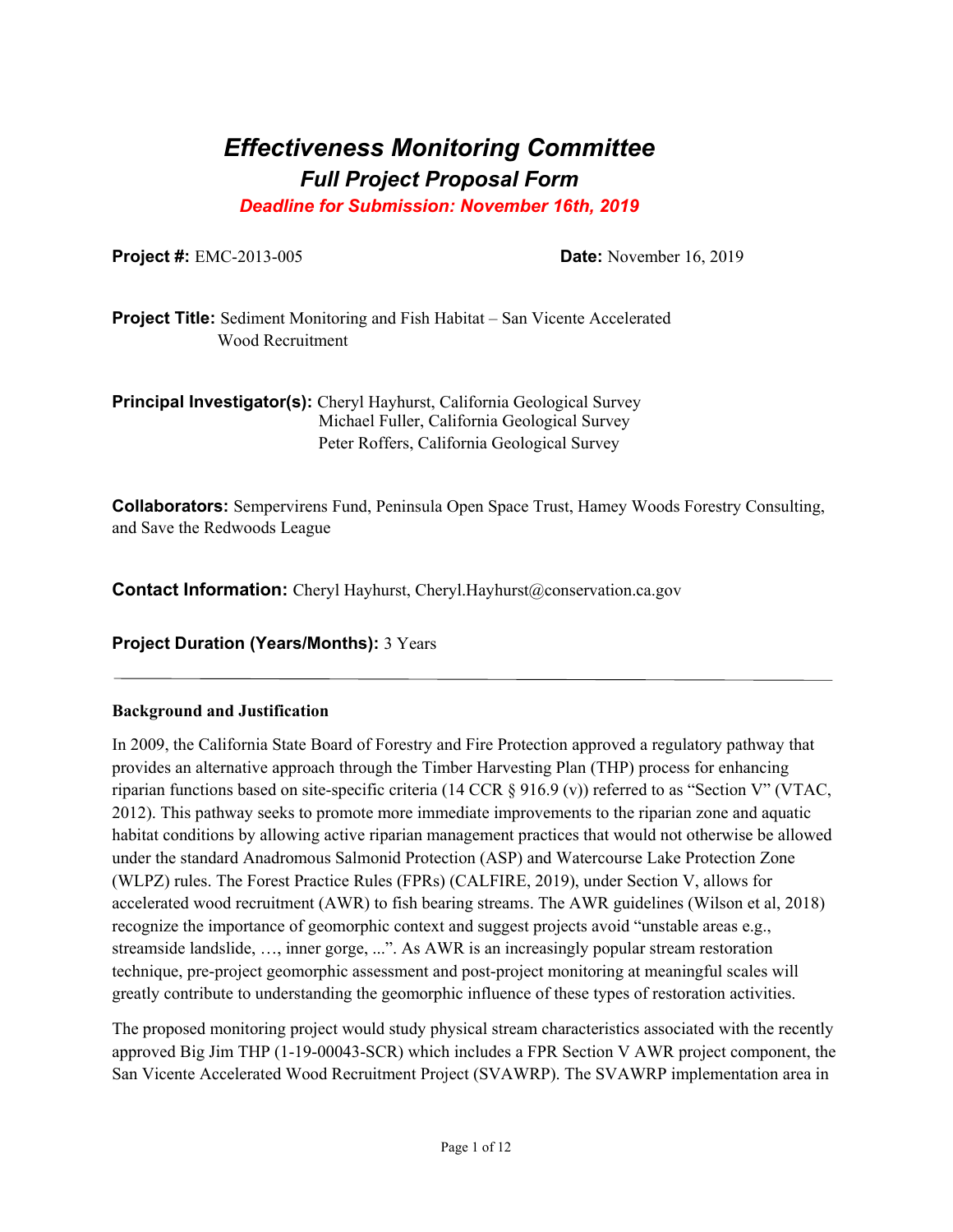Jim Creek,  $\sim$ 3.2 miles and  $\sim$ 1 mile respectively. Santa Cruz County encompasses approximately 4.2 total miles of Class I stream habitat in Big Creek and

The SVAWRP will recruit approximately 400 trees of various sizes and species into the upper Class I reaches of the two watercourses. The proposed effectiveness monitoring project aims to evaluate the fluvial geomorphic effects that impact the quality and functionality of anadromous fish habitats associated with AWR projects allowed by Section V. AWR projects can provide large wood inputs in a short temporal scope and are generally more cost effective than highly engineered large wood projects. Thus, AWR projects may provide important opportunities for riparian and stream habitat management enhancement, but compilations of AWR relational geomorphic monitoring data in regionally significant settings are scarce. As stated in the National Large Wood Manual Chapter 9 "Berhardt et al. (2005) reported that only 10% of more than 37,000 projects evaluated incorporated any form of project monitoring, and little if any of this information was either appropriate or available for assessing the ecological effectiveness of restoration activities." (Lentsch et al, 2016). This monitoring project may provide a scientific basis for evaluating the effectiveness of AWR and Section V.

Several distinct geomorphic settings underlie the SVAWRP treatment areas including, but not limited to, inner gorge areas with relatively steep sideslopes, moderately broad stream valleys with adjacent flood terraces, and confined bedrock-controlled settings. The array of geomorphic units resembles conditions throughout the Coast Ranges; hence, findings may be regionally informative. Monitoring of the rapidly recruited wood across geomorphic settings may generate information that would otherwise require decades of small projects. The California Geological Survey (CGS) and collaborators will monitor the effects of the SVAWRP and develop and test novel monitoring approaches against traditional methods. Three years of repeated photo-monitoring, elevation surveys, and geomorphic mapping of large-scale wood recruitment treatment sites will be reported to the Board of Forestry (BOF). The monitoring data will aid in evaluating the effectiveness of the alternative approaches for enhancing riparian functions as permissible by (14 CCR § 916.9 [936.9, 956.9](v)).

# **Objectives and Scope**

The objectives of this project are to evaluate the effectiveness of the FPRs Section V alternative riparian management practices in enhancing the quality of the beneficial uses of water in a salmonid habitat setting, and to collect hydrogeomorphic data that aids in establishing baseline monitoring data as it relates to fluvial geomorphic effects of AWR projects in a variety of regionally significant coastal geomorphic settings.

The geographic scale of the SVAWRP provides an opportunity to simultaneously document the effects of various AWR designs in multiple geomorphic settings representative of many restorable Class I streams. We will demonstrate innovative, efficient, and useful monitoring approaches. Traditional stream monitoring methods, as CGS currently uses at Soquel Demonstration State Forest, will be supplemented with and compared to novel methods aimed at improved repeatability, efficiency, accuracy, and scientific relevance. Geomorphic context, change detection, and regional applicability will be emphasized.

The project will establish a set of discrete monitoring reaches where analytical data will be collected and analyzed to evaluate the effects and impacts of the AWR practices in a variety of geomorphic settings. The geographic extent of each monitoring reach will be determined based on site specific geomorphic characteristics and will encompass areas that may exhibit potentially substantive geomorphic change.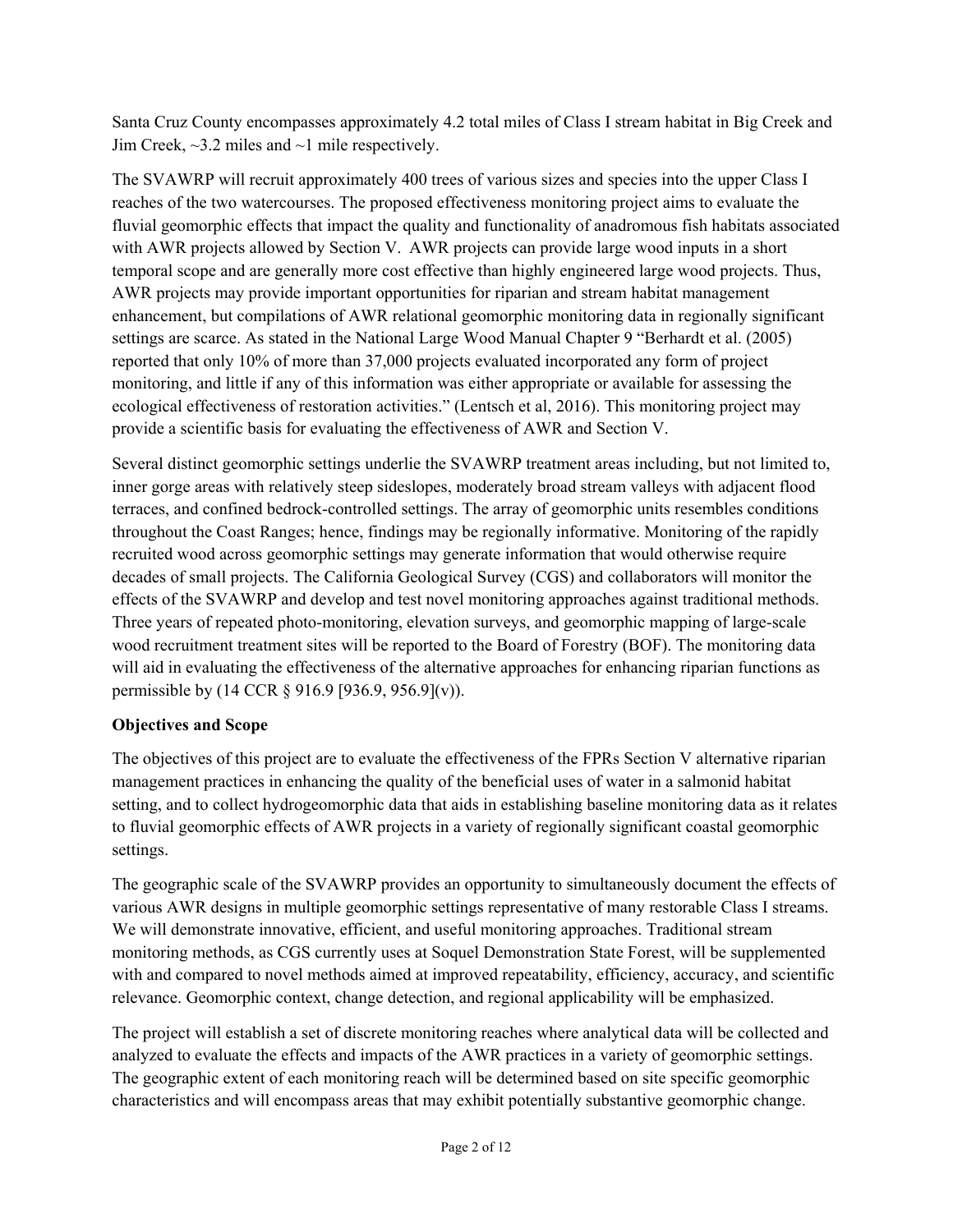dynamics and sites that are amenable to sub-canopy drone navigation. Approximately 5 -10 monitoring Favorable site characteristics include responsive geomorphic features representative of sediment detailed stations will be identified and designated within the monitoring reaches based on distinct geomorphic settings and feasibility of conducting the monitoring activities in the stream reaches. Additionally, less detailed monitoring will occur annually along the entire reaches of Big and Jim Creeks within the AWR project area to assess overall channel changes.

# **Critical Questions and Forest Practice Regulations Addressed**

This proposed Class I watercourse AWR sediment monitoring and fish habitat study relates the following EMC Themes; Theme 1 (WLPZ Riparian Function), Theme 2 (Watercourse channel sediment), Theme 4 (Mass Wasting Sediment), and Theme 5 (Fish Habitat).

This study would provide essential data for answering the following critical questions

- 1) Theme 1: Are the FPRs and associated regulations effective in...(c) retaining predominant conifers in WLPZs and large woody debris input to watercourse channels?
	- The Theme 1 Critical Question will be addressed by quantifying the number and volume of primary wood pieces input into the watercourse at the selected monitoring stations.
- 2) Theme 2: Are the FPRs and associated regulations effective in minimizing management-related sediment delivery from forest management activities to watercourse channels … (b) for individual Plans at the project level to evaluate channel response to forest management prescriptions and additional mitigation measures?
	- The Theme 2 Critical Question will be addressed by repeated surveys including thalweg long profiles, channel cross-sections, and pebble counts to quantify channel response to the AWR treatment at the monitoring stations. Repeated LiDAR and photogrammetric surveys will be used to document and quantify sediment delivery and storage related to the AWR project by identifying and monitoring conditions such as any potential bank scour occurring due to the AWR inputs.
- 3) Theme 4: Are the FPRs and associated regulations effective in minimizing sediment delivery to maintain water quality from … (a) existing chronic unstable geologic features? (b) mass wasting during episodic rare events and/or large storms?
	- The Theme 4 Critical Questions will be addressed by repeated LiDAR, photogrammetric, and pebble count surveys used to identify and document changes to identified unstable features within the monitoring station vicinity and to document bed-load material and distribution changes related to the AWR inputs.
- 4) Theme 5: Are FPRs and associated regulations effective in ... (b) maintaining and restoring the distribution of foraging, rearing and spawning habitat for anadromous salmonids?
	- The Theme 5 Critical Question will be addressed by repeated thalweg long profile and channel cross-section surveys to document and monitor channel changes such as pool development including repeated pebble counts and photogrammetric surveys to document changes to bed-load material and distribution as well as overall sediment storage related to the AWR inputs.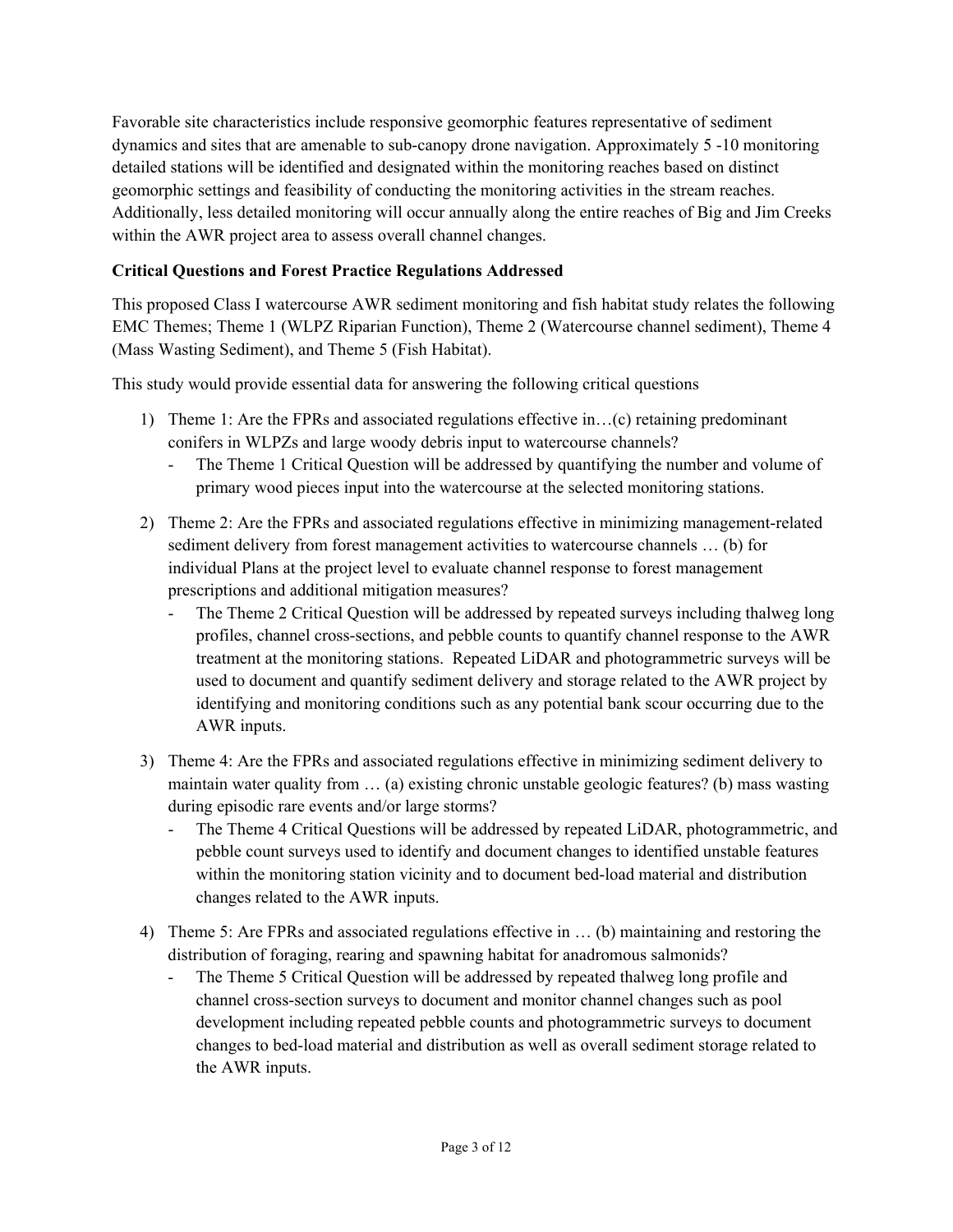The Board adopted an option (14 CCR  $\S 916.9$  [936.9, 956.9] Section (v)) that supports more site-specific decision making in the design of riparian prescriptions that can be applied during the time of adjacent timber harvest. This regulatory pathway offers an alternative to prescriptive uniform buffers and may be more protective of ecological functions (VTAC, 2012). This proposed study aims to evaluate the interactions of various geomorphic and habitat conditions as they relate to the FPRs active riparian stand manipulation practices outlined in (14 CCR § 916.9 [936.9, 956.9](v)). The project would evaluate and characterize the change in fluvial geomorphic dynamics, and the potential impacts to geomorphology and beneficial uses of the watersheds as they relate to the Section V practices. The project will monitor and evaluate annual changes in sediment deposition, transport, and corresponding fluvial geomorphic processes and flow dynamics in each of the discrete monitoring reaches as the watershed responds to the THP activities. Additionally, less detailed monitoring will be conducted annually along the entire reaches of Big and Jim Creeks within the AWR project area and will note significant changes within the channel system.

# **Research Methods**

The monitoring project consists of an empirical approach to observe and document physical changes in, around, and directly related to the recruitment of wood into the stream channel. Five to ten monitoring stations will be selected across the AWR project. Two complementary data collection methods will operate in tandem. The primary method, a proven technology, consisting of annual, traditional elevation cross-sections, thalweg profiles, and pebble counts will produce familiar 2-dimensional representations of channel conditions. The secondary method, a promising application, aims to produce 3-dimensional representations of the physical conditions, specifically via classified digital elevation models (DEM), through photo-monitoring that will consist of 1) time-lapse photography and 2) photogrammetry. The annual monitoring and the time-lapse photography will add time as another dimension.

# **Spatial Data**

Ground-based GPS may be problematic due to multipath interference and poor signal caused by topographic features and dense forest. Elevations and elevation models will be determined as follows.

- 1. Prior to or as soon as practical after AWR implementation and before winter runoff, a vendor will fly a low-altitude supra-canopy lidar survey with a very high laser pulse rate. As part of the process, licensed surveyors will establish survey control and spatially accurate elevation data. The data is intended to determine a topographic baseline prior to geomorphic response to the wood recruitment. DEMs of the canopy surface and "bare earth" (BE) will be constructed using the first and last returns of the laser pulses. We acknowledge uncertainty regarding the density and character of last returns that can be achieved given the dense forest; however, we anticipate that enough pulses will reflect off the ground surface to provide an array of elevation points sufficient to interpolate a BE model adequate to recognize and map reach-scale geomorphic features.
- established by the vendor and b) the array of ground elevations derived from the lidar. As needed, 2. At each station, local benchmarks will be established and fitted to a) the survey control a licensed surveyor will be retained to establish benchmarks at monitoring stations. We will scrutinize the last-return elevations in the field to verify that ground elevations are accurate within specifications. At each station, we will scrutinize the BE model and reclassify non-ground returns appropriately.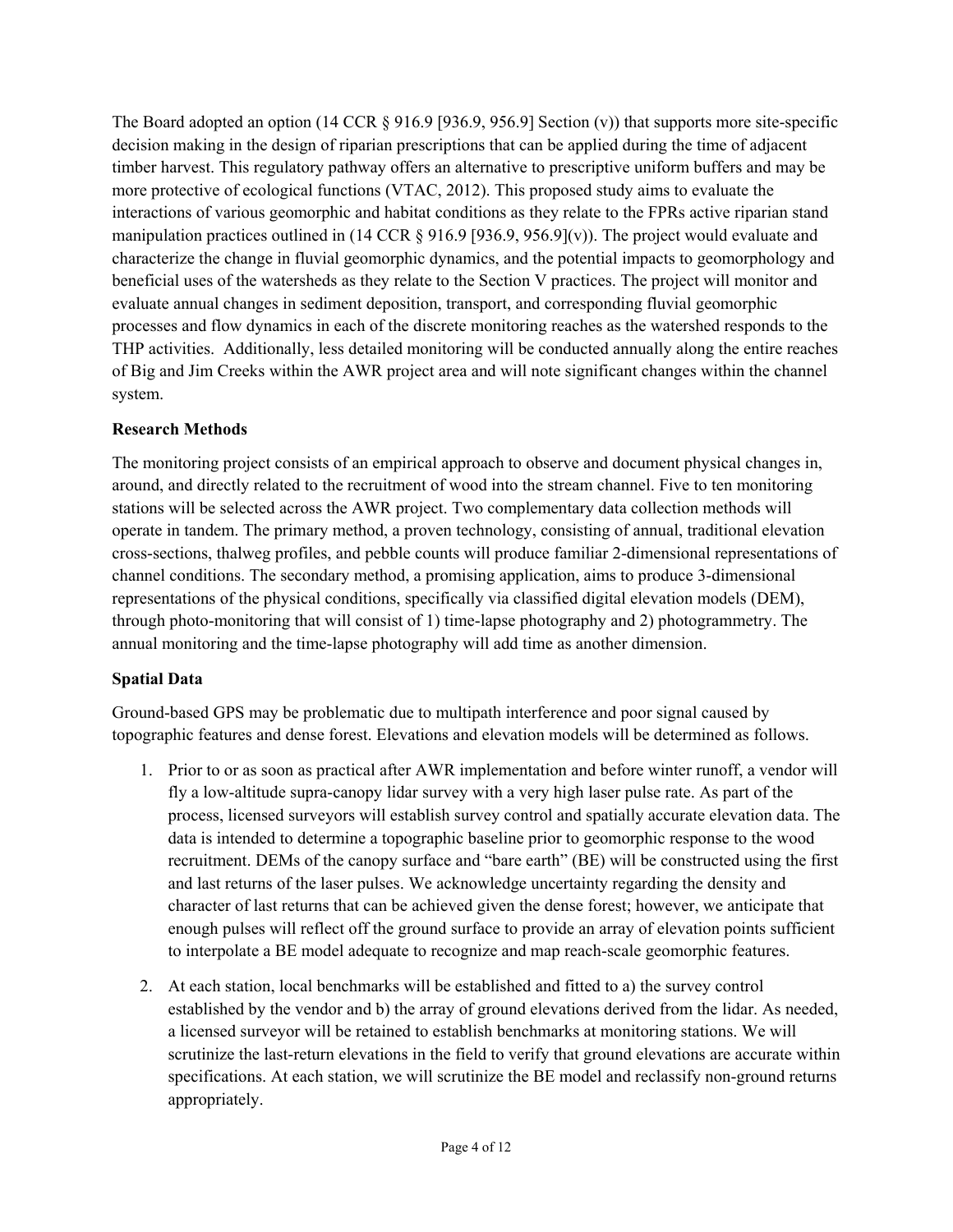- 3. The primary monitoring method will consist of annual thalweg profiles and channel crosssections that will be tied into the local benchmarks established at each monitoring station. Elevations along the profiles and cross-sections will be determined by using a total station, levelling rods, and measuring tape or hip-chain. Visual monitoring will also be conducted annually along the entire reaches of Big and Jim Creeks within the AWR project area, significant sites of change will be assessed in more detail as above.
- correct deviations from the array of measured elevations and the LiDAR-derived BE model. 4. The secondary method will use photogrammetric modelling to create a 3-dimensional model that will be fitted to the array of measured elevations and the BE model. At each station, we will determine an area of interaction between AWR wood and the stream bed and bank. We will place a set of weatherproof targets across the area, determine the elevation of the center of each target, and take many overlapping photographs of the interaction area (IA). Photographs will be taken in a dense array encompassing the IA. Photographs will be taken from above the interaction area using drone or balloon platforms if feasible. The photographs will be processed using a Structure from Motion or similar algorithm that automatically generates tie points between overlapping images and utilizes measured coordinates to produce a georeferenced photomosaic and 3 dimensional model. The photogrammetric model may be cartographically adjusted as needed to

# **Geomorphic Classification**

- 1. Fluvial and non-fluvial geomorphic features will be identified via on-the-ground inspection and examination of the BE model. The coupling of the channel and adjoining slopes will be characterized.
- 2. Geomorphic features will be monitored and mapped at two scales: reach-scale and stationscale.
- 3. Maps will utilize classifications and terminology as provided in the Forest Practice Rules (CALFIRE, 2019), the California Geological Survey's Note 50 (CGS, 2013) and the North Coast Watershed Assessment Program (NCWAP) Manual (CGS, 2003). Hence, our results will be documented in terms consistent with the extant collection of published watershed and landslide maps.
- 4. Reach-scale maps are critical to identifying geomorphic response beyond and between monitoring stations. Reach-scale classification allows comparison to similar reaches in the region. Modifiers will be added to terminology, as appropriate, to describe trends identified through the monitoring period. For example, a mid-channel bar that appears to have enlarged will be assigned a modifier such as "aggrading" or "aggraded".
- 5. Station-scale maps will be scaled to illustrate to IAs in their entirety and to delineate grainsize distribution. Modifiers will be added to terminology, as appropriate, to describe patterns of grain size distribution following the Unified Soil Classification schema. For example, a mid-channel bar consisting of silty-sand may be assigned a modifier such as "sandy" or "gravelly". Modifiers such as "coarsening" and "fining" may be added to indicate trends.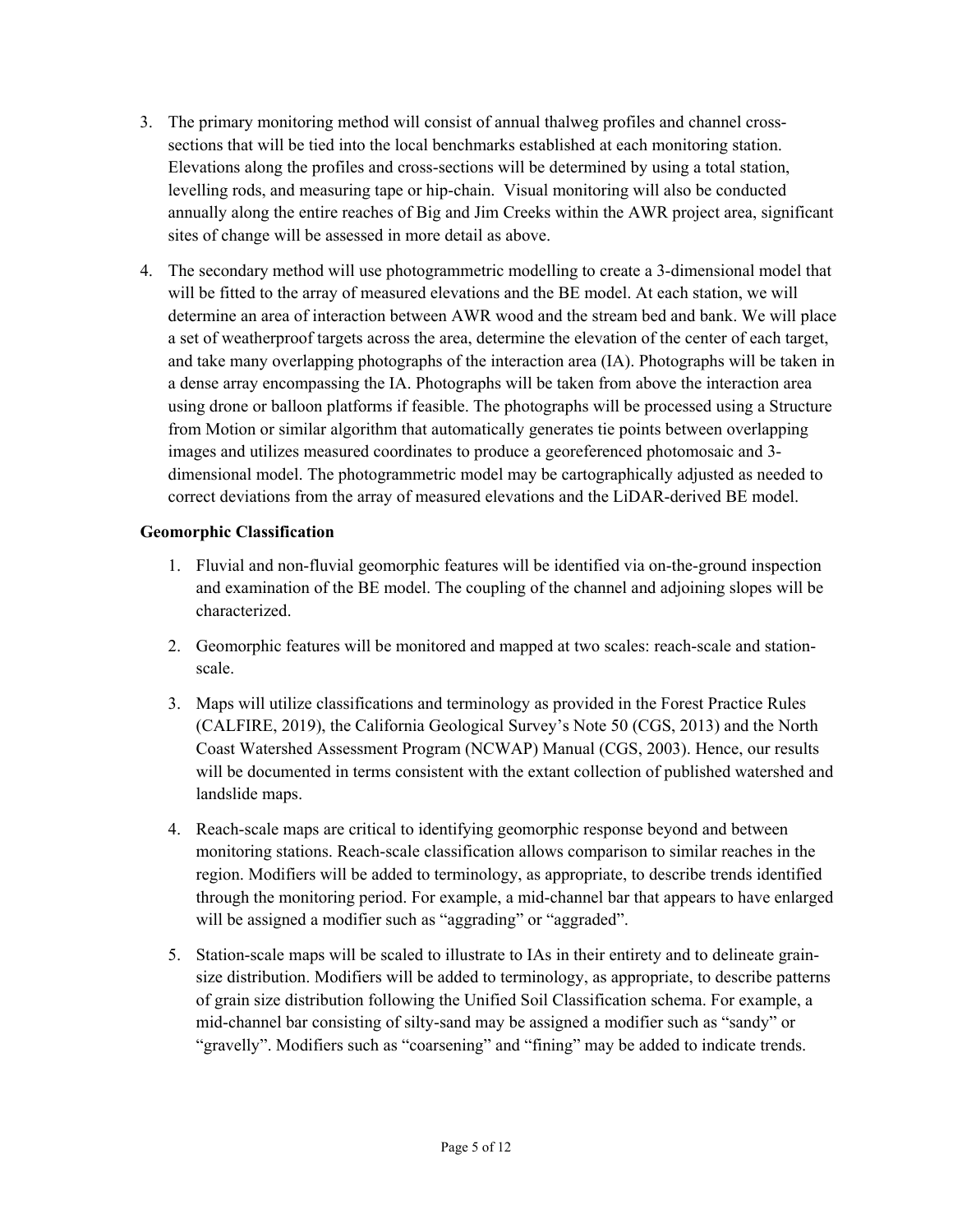- 6. Pressure transducers will be placed upstream and downstream of the overall project area in both Big Creek and Jim Creek to continuously record local stream hydrologic conditions through the monitoring reaches.
- 7. Where applicable and appropriate, the CRAM methodology (CWMW, 2013) may be applied for documenting site conditions.

### **Station Selection**

- 1. Stations will be selected to represent the spectrum of geomorphic reaches present. Given the limited geographic scope, geomorphic mapping may not provide a sufficiently large population of distinct geomorphic reaches to allow for rigorous stratified sampling methods.
- 2. Favorable site characteristics include responsive geomorphic features sensitive to treatment both representative of sediment dynamics and amenable to inter-canopy drone navigation.
- 3. We will not select stations a) that may be excessively difficult to access, or b) affected by extraneous variables, or c) with sensitive values as determined by the land owner.

#### **Station Set-up**

- 1. Stations will consist of a set of benchmarks for photo-monitoring points, elevations, channel cross-sections and profiles, and other transects.
- capture one photograph per day. 2. Stations, if feasible, will consist of an array of time-lapse cameras arranged with overlapping fields of view to document key events affecting the IAs. Each of the cameras will be set to
- 3. As needed, identifier tags and markers may be affixed to pieces of wood or monumented in the ground.

# **Scientific Uncertainty and Geographic Application**

- 1. Uncertainties
	- a. The scale of the AWR project is well beyond most similar projects.
		- i. The collective experience and the scientific literature of such large implementations are limited in California. No models exist that relate large-scale AWR to reach-scale geomorphic response.
		- ii. The possibility exists that one or more extreme events (i.e., wind, fire, flood, rain, and slope movement) may occur during the monitoring period and may confound the monitoring and interpretations in unanticipated ways.
		- iii. The natural range of variability for the specific project area is poorly defined and based on extrapolations from other areas.
		- iv. The natural LWD load for the specific area is unknown. Although the AWR may, in certain ways, mimic a watershed disturbance, the implementation and rate of LWD input will likely exceed the natural range of variation.
		- v. The potential for complex interactions among the hundreds of trees to be felled may result unpredictable sediment and flow dynamics that may challenge efforts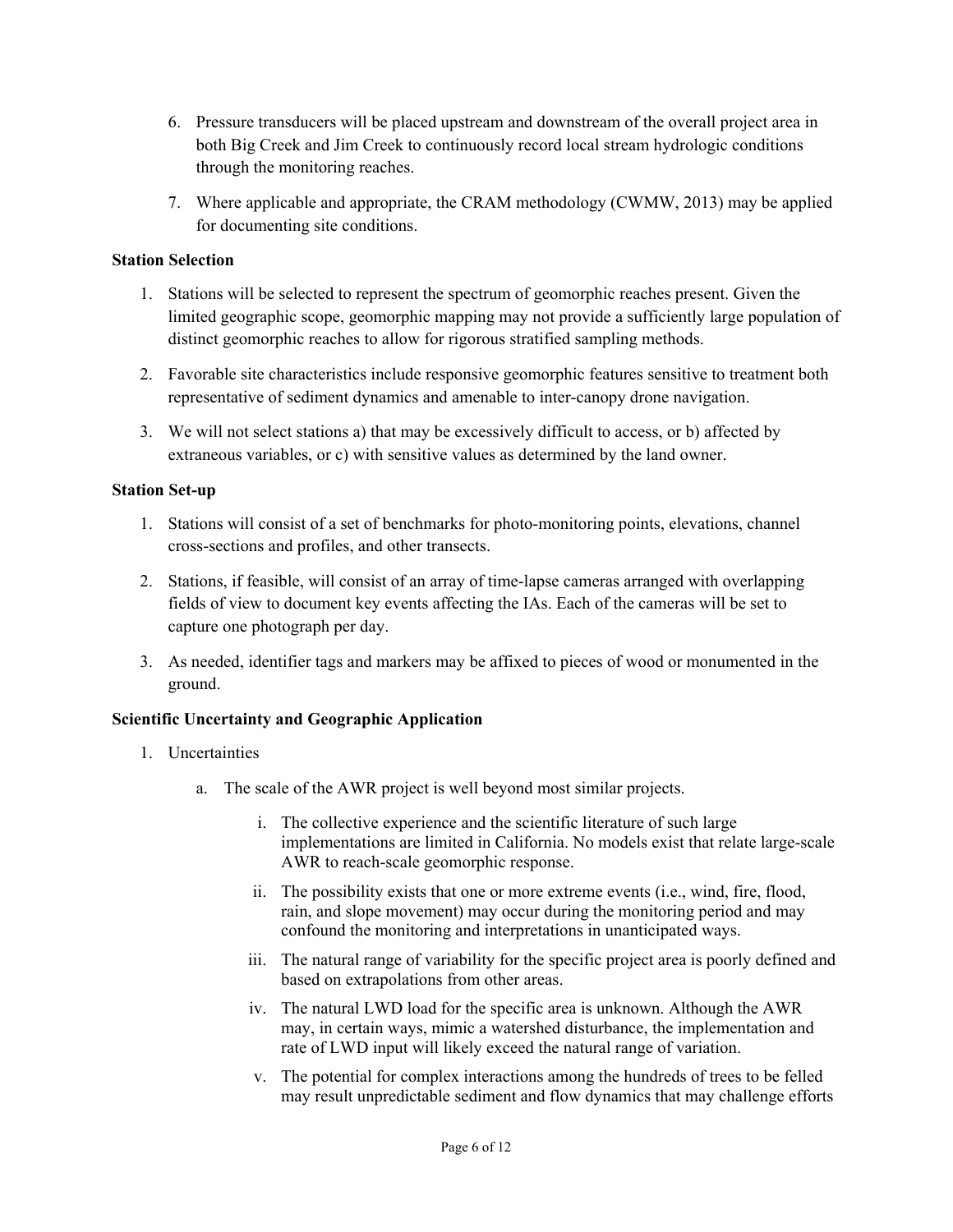to quantitatively link AWR-stimulated geomorphic process to mappable geomorphic features. This uncertainty may limit the development of a regionally applicable model but also justifies the need for geomorphic monitoring.

- vi. Detailed hydrological measurement of flow rates is out-of-scope. Hydrological parameters are acknowledged to potentially have significant bearing on sediment dynamics. Instead this project relies on limited hydrologic data and geomorphic mapping as a proxy for detailed hydrological measurement and to characterize sediment dynamics.
- b. Data Gaps
	- i. Incomplete Data Capture
		- a. Equipment failure during data acquisition
		- b. Prohibitive conditions that may preclude complete data collection
			- i. No-fly days for the drone
			- ii. Corrupt or lost data
			- iii. GPS signal loss
			- iv. Impassable road conditions
			- v. Terms and Conditions of the Special Use Permit
		- c. Logistical or unintended failure to collect data
	- ii. Out-of-scope Confounds
		- 1. Unobserved/unrecorded Physical Influences
			- a. Manipulation of LWD structures due to hydraulics and sediment transport
			- b. Manipulation of LWD structures by other agents
				- i. Humans, wildlife, fire, windthrow, landslides
			- c. Changes that occur between annual data collections
				- i. Automated time-lapse photography will capture site conditions daily but events that occur between photographs may remain insufficiently known or unknown.

- c. Bias
	- i. Visibility Bias
		- 1. Detection and documentation of conditions may vary due to visibility constraints.
	- ii. Methodological Bias
		- 1. Traditional stream monitoring methods record a minimalistic set of conditions along predefined transects.
		- 2. Ancillary photogrammetric observation and modeling can provide the basis for a more comprehensive data collection of variable conditions at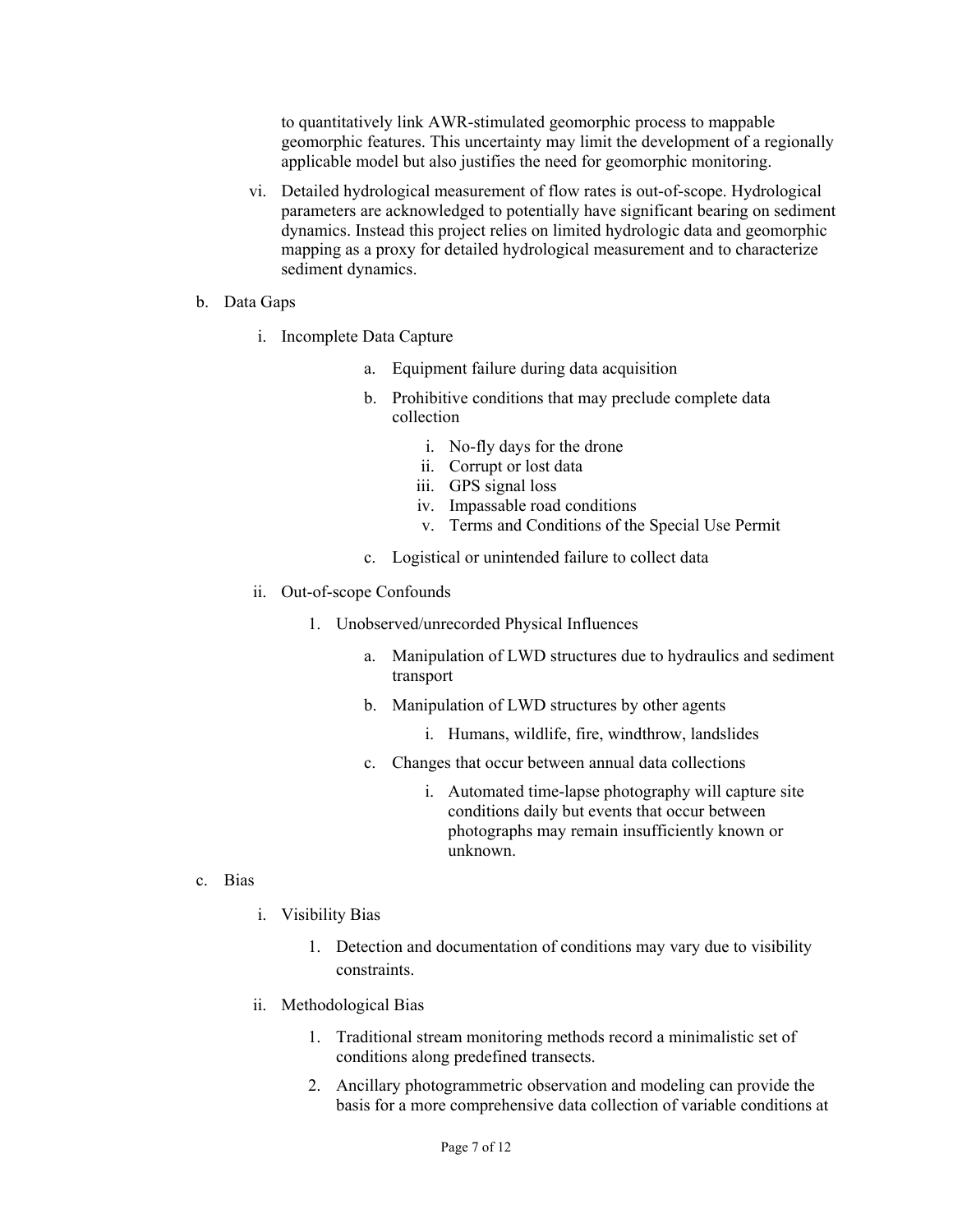each LWD site. However, inexperience, miscommunication, and/or uncontrolled methodological complexities may result in biased or unusable data.

- 3. Transformation of 1-dimensional point data to 2-dimensional surfaces requires mathematical interpolation that may systematically simplify or misrepresent actual conditions.
- iii. Classification Bias
	- 1. Classification schema may introduce systematic bias due to pigeonholing and ambiguity.
	- 2. Interpreters may vary in the application of the schema.
	- 3. Inconsistent classification or misclassification may bias the data.
- iv. Confirmation Bias
	- 1. The endeavor to formulate interpretations of geomorphic processes may overlook the significance of non-geomorphic processes.
	- 2. CGS staff that approved the AWR project are also involved in the monitoring project. The PI was part of the field review team that approved the AWR project and so favorably prejudged the AWR outcome. Internal peer review should minimize the effect, if any.
- v. Sample Bias
	- 1. Logistical constraints may interfere with comprehensive data collection in absolute conformance with the study design.
	- 2. The sampling strategy is deliberately selective not random. This monitoring project is targeted to reveal geomorphic change due to AWR and to test methodological improvements.
	- 3. The data collected during the three-year monitoring period may be skewed toward weather or climatic events that may be temporally overrepresented.
- vi. Publication Bias
	- 1. A project goal is the submission of a paper to a peer-reviewed journal. A publisher's interest in the project may be contingent on the scientific significance of the findings which is not guaranteed.
- 2. Geographic applications

Several distinct geomorphic settings underlie the SVAWRP treatment areas and the array of geomorphic units resemble conditions throughout the Coast Ranges; hence, findings may be regionally informative.

- a. Spatial Scale
	- i. Jim Creek and Big Creek
		- 1. The location of AWR project defines the monitoring reaches in Big Creek and Jim Creek. However, it is infeasible to monitor the entirety of the AWR project at a detailed level.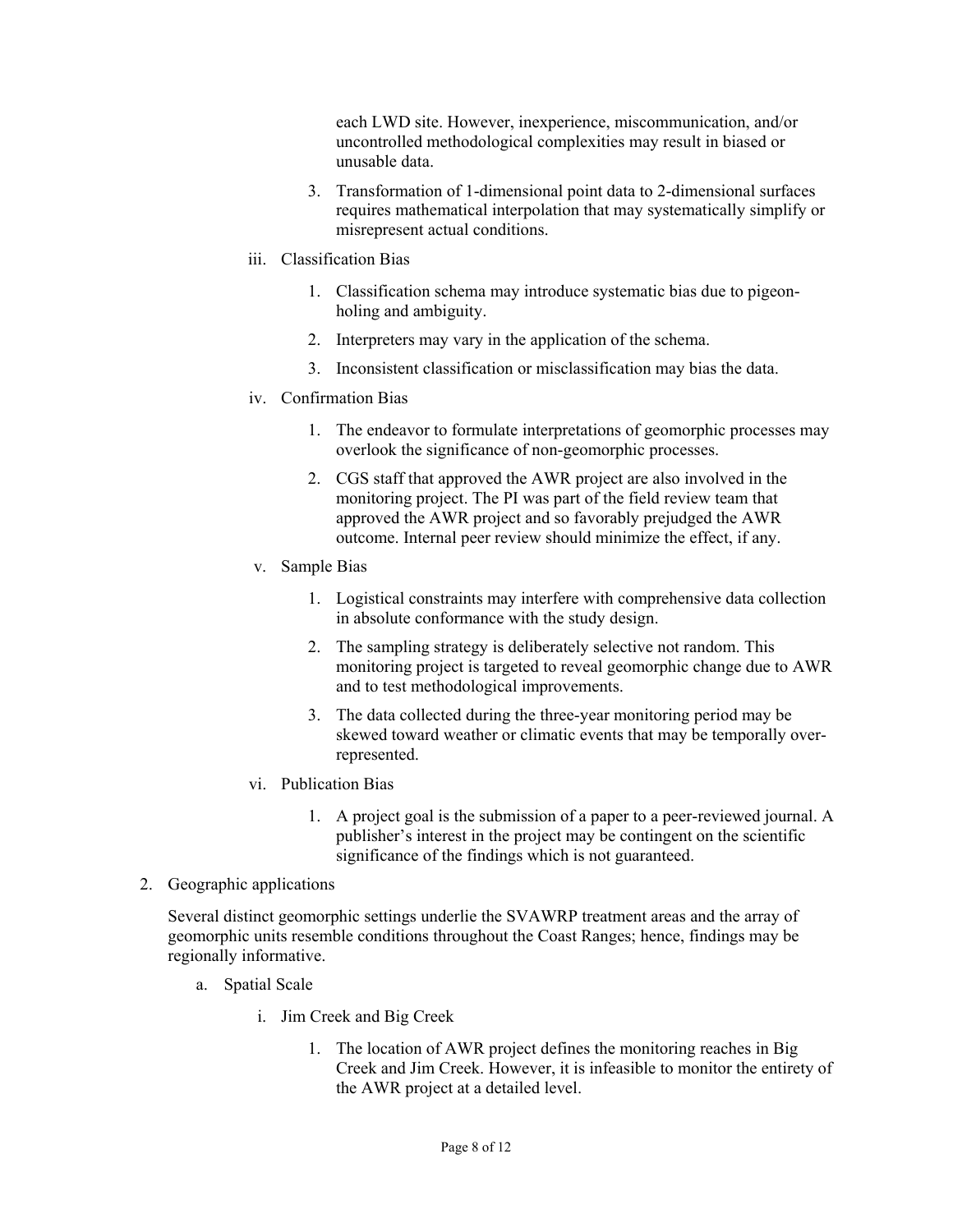- 2. Instead, the extent of the AWR project will be stratified by gross geomorphic character following NCWAP methods. A set of key sites will be selected based on both the feasibility to conduct field operations and the geomorphic character.
- 3. Visual monitoring will also be conducted annually along the entire reaches of Big and Jim Creeks within the AWR project area, significant sites of change will be assessed in more detail as described above.
- b. Temporal Scale
	- i. Three years starting with a survey of baseline conditions prior to or as soon as practical after AWR implementation, and then 3 cycles of annual data collection.
- c. Scale of Controlling Processes
	- i. Stochastic Processes
		- event could reset the entire system. 1. It is not feasible to design project timelines to capture a representative sample of controlling processes i.e., hydrologic events. Sediment transport operates over continuous to highly punctuated timelines regulated by watershed runoff which cannot be reliably predicted to define an appropriate temporal scale for monitoring. The geomorphic response may evolve in a single water-year or over decades and one
		- 2. Instead, project timelines are constrained by the implementation of the AWR and the three-year limit for EMC projects.
		- 3. Annual data collection will document the net geomorphic effects of the preceding water-years but cannot capture the dynamics of controlling processes at higher temporal resolutions. Daily time-lapse photography will be used to reconstruct a gross timeline of observable events that likely contribute to the net geomorphic effects but will not support irrefutable linkage between the data and the controlling, stochastic processes. Pressure transducers will aid in estimating flow depths.

# **Collaborations and Project Feasibility**

Project Principal Investigators from CGS include:

Cheryl Hayhurst, Long term large wood habitat restoration monitoring expertise; Michael Fuller, Terrain modeling and watershed studies expertise; and Peter Roffers, Remote sensing expertise.

Current project collaboraters include: Sempervirens Fund; Peninsula Open Space Trust; Save the Redwoods League; and Nadia Hamey, Hamey Woods Forestry Consulting.

The project collaborators have developed the SVAWRP, are granting property access to CGS, and provide site background, history, and information that is useful for this project. CGS's expertise and focus for this project is in the physical channel changes and geomorphology. Additional collaborations of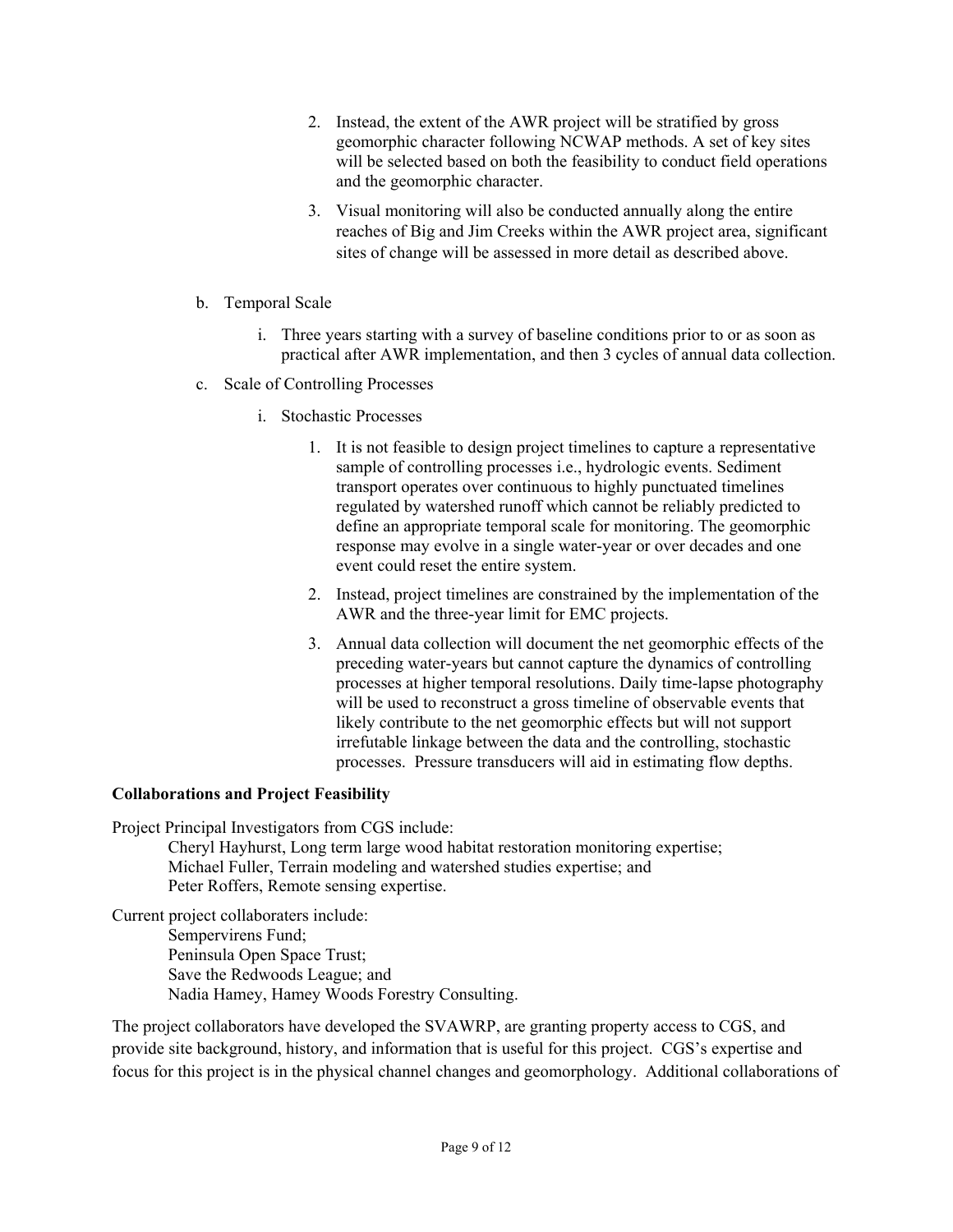in-kind surveys or data collection outside our area of experise, such as associated biological surveys, are welcome.

The overall project feasibility is good. The SVAWRP will provide ample locations for favorable monitoring station selection that will facilitate successful data collection by all intended methods. We have year-round access to the property and monitoring stations.

# **Project Deliverables**

- 1. Periodic Updates to the BOF
- 2. Field Tours as requested (and with landowner approval)
- 3. Annual tabulations
- 4. Final report to BOF
- 5. Scientific paper submitted to a peer-reviewed journal
- 6. Conference presentations

# **Project Timeline**

- Supra-canopy lidar acquisition to capture pretreatment or as-built conditions of the entire SVAWRP to map geomorphic reaches from which 5-10 study sites will be selected.
- Year 1 fall: Upon completion of the SVAWRP timber management activities the identified monitoring reaches will be occupied to conduct field data collection including finalizing and preparing, permanent photographic monitoring locations, permanent geographic and reference points, geomorphic characterization of reaches.
- Year 1 winter-spring: Office based data compilation and processing.
- Year 1 spring: Annual progress reports submitted to the BOF.
- Year 2 fall: Annual monitoring and data collection to be conducted at each selected monitoring reach each year through the duration of the project during maximum low flow conditions
- Year 2 winter: Office based data compilation and processing.
- Year 2 spring: Annual progress reports submitted to the BOF.
- Year 3 fall: Annual monitoring and data collection to be conducted at each selected monitoring reach each year through the duration of the project during maximum low flow conditions
- Year 3 winter: Office based data compilation and processing.
- Year 3 spring: A final supra-canopy LiDAR, comprehensive data compilation and final report composition; products to include data evaluation, analysis, and recommendations.

#### **Requested Funding**

To facilitate the intended scope of the proposed monitoring project, the Principle Investigators are requesting \$56,200 from the Effectiveness Monitoring Committee. The cost estimates and breakdown are provided in the table below.

# **References**

CALFIRE, 2019, California Forest Practice Rules 2019, Title 14 CCR, Ch. 4, 4.5, and 10 Department of Forestry and Fire Protection.

 (CRAM) for Wetlands, Version 6.1 pp. 67. California Wetlands Monitoring Workgroup (CWMW). 2013. California Rapid Assessment Method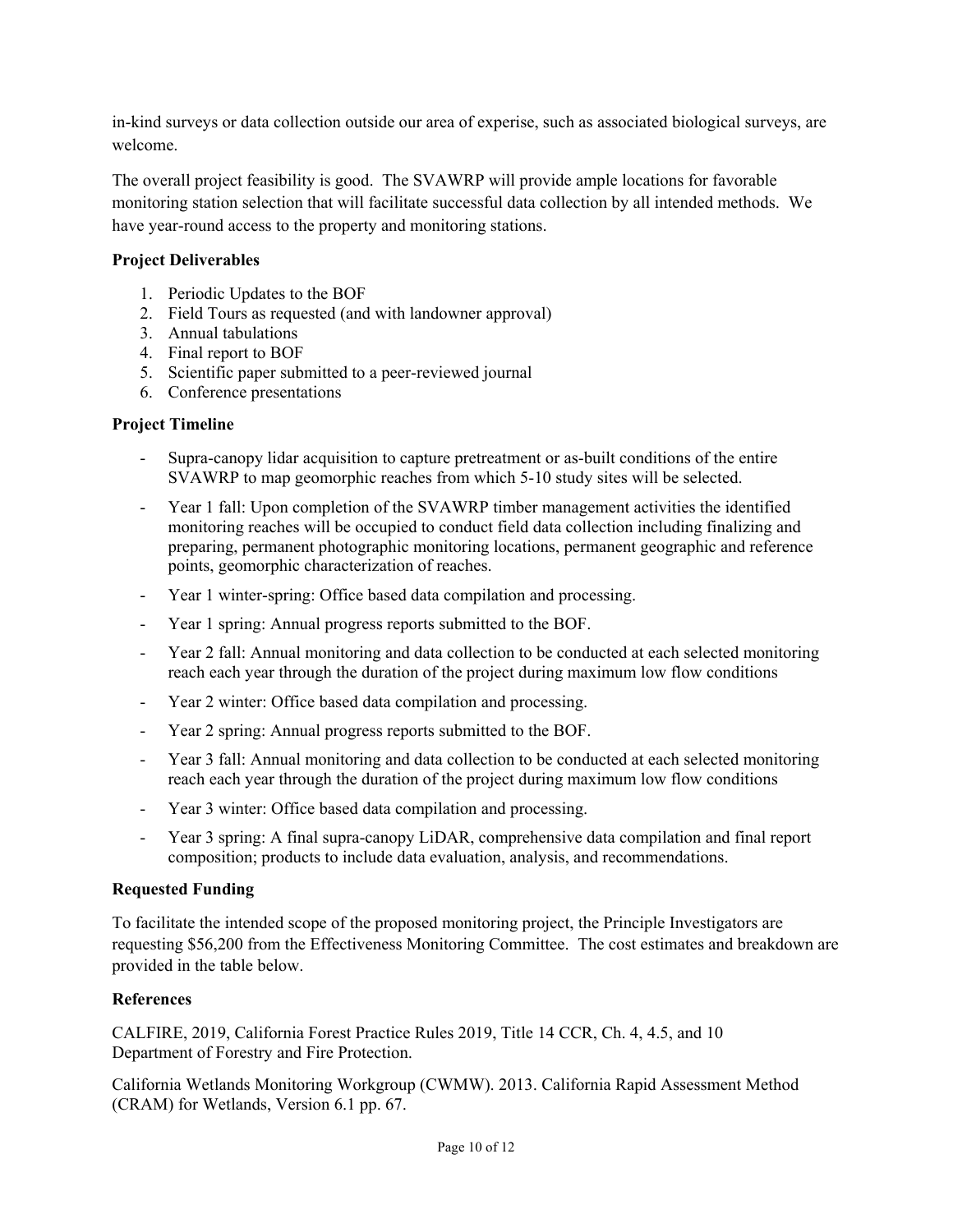CGS, 2003, Manual for Regional or Watershed Scale Mapping of Landslide and Fluvial Geomorphic Conditions, dated October 2003.

CGS, 2013, Factors Affecting Landslides in Forested Terrain, California Geological Survey Note 50, dated January 2013, 6pp.

Lentsch, L.D., Toline, C.A., and McConnaha, W., 2016, Assessing Ecological Performance; Chapter 9 in Bureau of Reclamation and U.S. Army Engineer Research and Development Center (USBR and ERDC). 2016. National Large Wood Manual: Assessment, Planning, Design, and Maintenance of Large Wood in Fluvial Ecosystems: Restoring Process, Function, and Structure. 628 pages + Appendix.

 Department of Forestry and Fire Protection. Sacramento, CA. 171 p. VTAC. 2012. Site‐specific riparian zone management: Section V guidance. Final report prepared by the Anadromous Salmonid Protection Rule Section V Technical Advisory Committee (VTAC). California

Wilson, D., Warmerdam, J., Cafferata, P., Stanish, S., Simpson, N., Hendrix, J., and Wright, D., 2018, Accelerated Wood Recruitment and Timber Operations: Process Guidance from the California Timber Harvest Review Team Agencies and National Marine Fisheries Service (NMFS). Paper prepared for the Wood for Salmon Working Group, an informal group of California state, county, federal agency staff, representatives from environmental non-profits, and private landowners and consultants, that promotes actions in state and federal recovery plans for improved habitat for listed anadromous salmonids by accelerating the pace and scale of instream restoration projects, especially large wood enhancement.